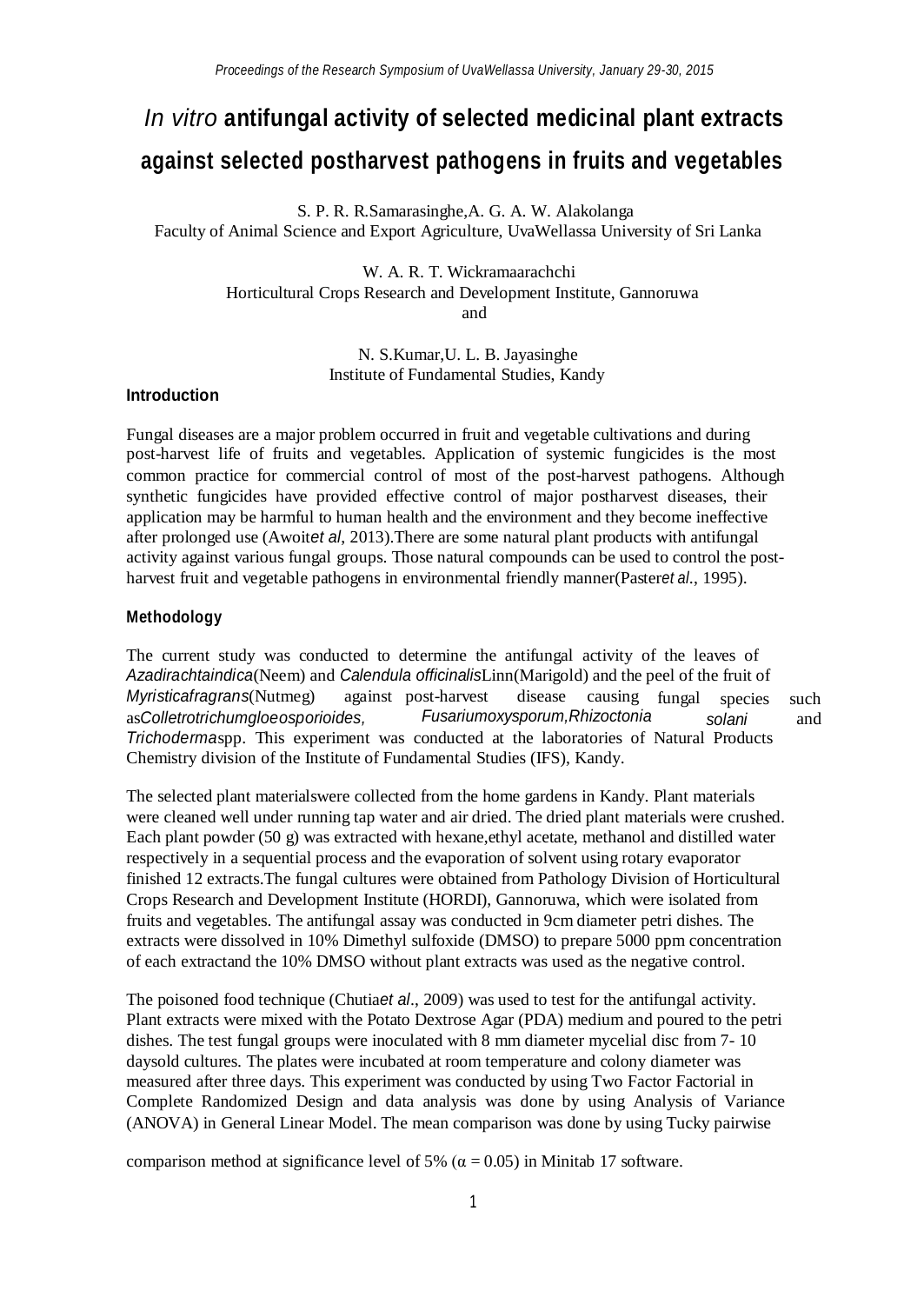### **Results and Discussion**

Average colony diameter of each fungal species relevant to each plant extract is given in the table 1.

Table 1: Effect of the plant extracts on the growth of each fungal species

(H- Hexane,EA- Ethyl acetate,M- Methanol, DW- Distilled water, NC- Negative control)

| Plant             | Solvent         | Colony diameter (mm) |                     |                    |                |
|-------------------|-----------------|----------------------|---------------------|--------------------|----------------|
|                   |                 | R. solani            | C. gloeosporioides  | F. oxysporum       | Trichodermaspp |
| A. indica         | H               | 42.00 <sup>bc</sup>  | $15.67$ bc          | 17.33ab            | 47.67bc        |
|                   | EA              | 35.00 <sup>bcd</sup> | $18.00^{bc}$        | 17.33ab            | $46.33$ bcde   |
|                   | M               | $40.33^{bc}$         | 16.67 <sup>bc</sup> | 11.67 <sup>b</sup> | $40.00$ de     |
|                   | <b>DW</b>       | 40.00 <sup>bc</sup>  | $16.33^{bc}$        | 15.33ab            | 39.67ef        |
| C.<br>officinalis | H               | 39.33bc              | $23.67$ abc         | $19.67^{ab}$       | 46.33bcde      |
|                   | EA              | $41.33$ bc           | 21.33 abc           | 17.33ab            | 48.00bc        |
|                   | M               | 42.00 <sup>bc</sup>  | 23.33 abc           | 19.67ab            | 49.33abc       |
|                   | <b>DW</b>       | $36.67$ bcd          | $22.67$ abc         | $22.33^{ab}$       | 51.67ab        |
| М.<br>fragrans    | H               | 29.33cd              | $13.33^{bc}$        | 14.00 <sup>b</sup> | 43.00cde       |
|                   | EA              | $31.00$ bcd          | 12.33c              | 14.33ab            | 32.33f         |
|                   | M               | 26.00 <sup>d</sup>   | 13.00bc             | 14.67ab            | 39.00ef        |
|                   | <b>DW</b>       | 43.00 <sup>b</sup>   | 26.33ab             | $23.67$ ab         | 47.33bcd       |
|                   | $\overline{NC}$ | 57.33 <sup>a</sup>   | 31.67a              | 26.33a             | 56.67a         |

\* Values followed by the same letter are not significantly difference at  $p \le 0.05$  when subjected to Tukey pairwise comparison.

According to the results of this experiment, the lowest growth diameter against *R. solani* was given by the methanol extract of the fruit peel of *M. fragrans* (26 mm). The growth of the *C. gloesporioides* was highly controlled from ethyl acetate extract of the fruit peel of *M. fragrans*(12.33 mm). The lowest growth diameter against *F. oxysporum*was given by the methanol extract of the *A. indica* leaves(14 mm) and the growth of the *Trichoderma*spp was highly controlled from ethyl acetate extract of the fruit peel of *M. fragrans* (32.33 mm). With these results the *M. fragrans* shows higher antifungal activity for *C. gloesporioides, R.solani* and *Trichoderma*spp than other extracts while*A. indica* shows higher antifungal activity against *F. oxysporum*.